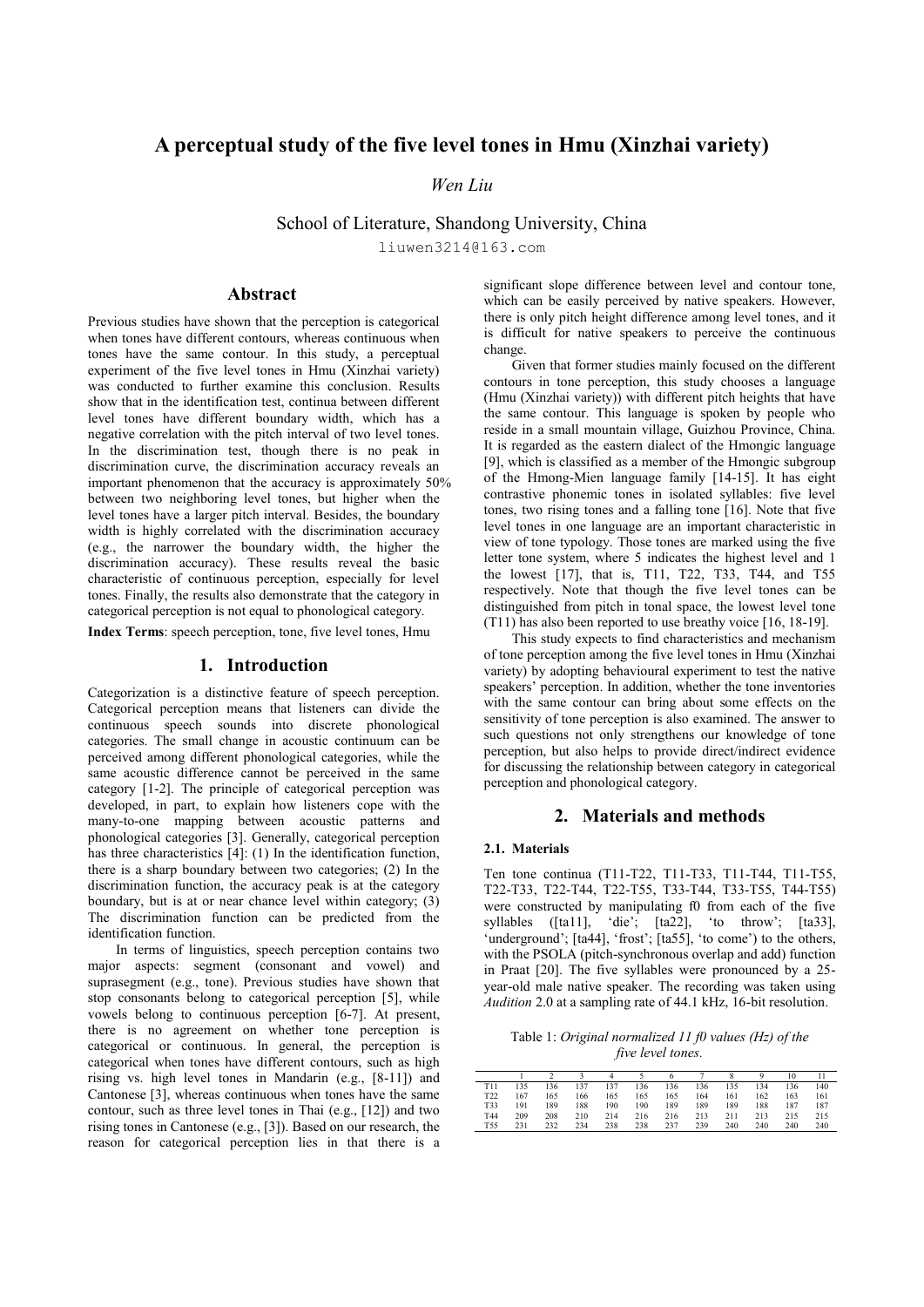

Figure 1: *Pitch trajectories of the five level tones.*

The major procedures of resynthesizing stimuli were: 1) Extract f0 values of original tones in Praat, each vowel was divided into 11 parts of equal duration (Table 1 and Figure 1). 2) Maintain the duration of original tones based on the direction of resynthesis, e.g., if resynthesising T11-T22 based on T11, then the duration of T11 is used. The duration of T22 is used when resynthesising T22-T33 based on T22. The duration of original tones was retained in the process of resynthesis in this study because there were no significant differences in duration among the five level tones at  $p = 0.05$ . 3) By manipulating the 11 f0 values accordingly, 10 steps of stimuli in each of the ten tone continua were resynthesized. Therefore, a total of 100 stimuli were obtained. Figure 2 showed the schematic diagram of f0 manipulation of the 10 stimuli for the ten tone continua.



Figure 2: *Schematic diagram of 10-step f0 manipulation. The solid line indicates the normalized f0 values of original tone. The dashed lines indicate the f0 values of resynthesized samples.*

#### **2.2. Participants**

Thirty-six participants (20 M and 16 F, mean age=27.4, SD=10.3) were recruited for this study. All of them were native speakers. No participant reported any speech, language, or hearing difficulty.

#### **2.3. Procedure**

In this experiment, each participant was asked to perform identification and discrimination tasks. The two tasks were presented in random order across participants. Participants' responses and reaction time (RT) were recorded.

In the identification task, the stimuli in each continuum were presented to participants in random order, and they were asked to press the left or right arrow key on the keyboard to identify stimuli they heared (two-alternative forced choice, 2AFC). The 10 stimuli of each continuum were repeated twice, forming a total of 200 trials. The order of the stimuli presentation was randomized across participants.

In the discrimination task, the AX mode was used. For each tone continuum, a total of 26 pairs were presented in random order, 16 consisted of two different stimuli separated by two steps (different pairs), in either forward (1-3, 2-4, 3-5, 4-6, 5-7, 6-8, 7-9, 8-10) or reverse order (3-1, 4-2, 5-3, 6-4, 7- 5, 8-6, 9-7, 10-8), the other 10 consisted of the 10 stimuli on the continuum each paired with itself (same pairs), namely, 1- 1, 2-2, 3-3, 4-4, 5-5, 6-6, 7-7, 8-8, 9-9, 10-10. So, the ten continuum formed a total of 260 trials. Stimuli were presented in pairs with a 500 ms inter-stimulus interval (ISI). This ISI duration was selected to maximize differences in the performance of between-versus within-category of between-versus within-category discrimination [7]. After hearing each pair, participants were instructed to judge whether the two stimuli were the same or different.

Prior to the formal experiments, participants were asked to perform a practice block using 20 stimuli selected randomly from the stimuli pool. These two practice tasks were designed primarily to familiarize them with task requirements in order to stabilize their performance in the following experiment.

#### **2.4. Data analysis**

To investigate the effects of pitch on identification and discrimination performance, boundary position, boundary width, and discrimination accuracy were obtained in this study. For a particular stimulus, the identification score was defined as the percentage of responses with which participants identified that stimulus as being either one or the other. Boundary position and width were assessed by probit analyses of identification curves: the boundary position was defined as the 50% crossover points, and the boundary width was defined as the linear distance between the 25% and 75% as determined by the mean and standard deviation obtained from probit analysis [8]. To obtain the discrimination scores of each pair, calculation was made using the formula described by Xu, Gandour, and Francis [11].

### **3. Results**

Identification and discrimination curves are shown in Figure 3. The estimated boundary position and width, discrimination accuracy, are shown in Table 2.

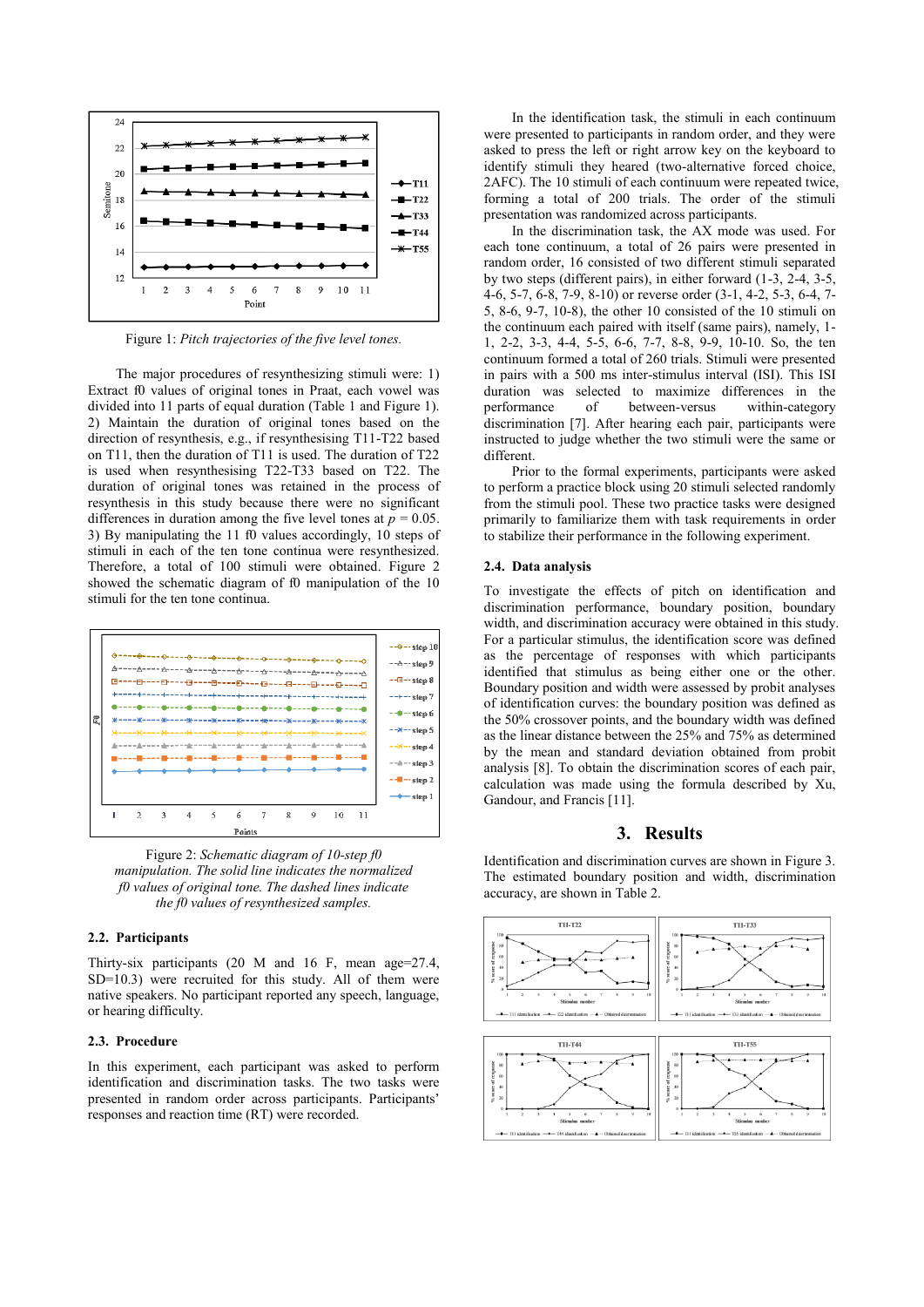

Figure 3: *Identification (solid lines) and discrimination (dashed line) curves of the five level tones.*

Table 2: *Derived boundary position and width, discrimination accuracy (%), and pitch interval (Hz) for each tone continuum.*

| Continuum                        | Boundary<br>position | Boundary<br>width | Discrimination<br>accuracy | Pitch<br>interval |  |
|----------------------------------|----------------------|-------------------|----------------------------|-------------------|--|
| T11-T55                          | 5.45                 | 2.13              | 88.89                      | 10.10             |  |
| T11-T44                          | 6.07                 | 2.45              | 85.30                      | 7.65              |  |
| T <sub>22</sub> -T <sub>55</sub> | 5.36                 | 2.33              | 83.45                      | 7.32              |  |
| $T11-T33$                        | 5.50                 | 2.33              | 75.93                      | 5.26              |  |
| T <sub>22</sub> -T <sub>44</sub> | 5.35                 | 3.19              | 74.07                      | 4.87              |  |
| T33-T55                          | 5.16                 | 2.63              | 69.79                      | 4.84              |  |
| T11-T22                          | 5.01                 | 4.33              | 54.28                      | 2.78              |  |
| T22-T33                          | 5.12                 | 4.9               | 51.74                      | 2.48              |  |
| T33-T44                          | 4.58                 | 4.04              | 48.73                      | 2.39              |  |
| T44-T55                          | 5.00                 | 5.43              | 41.44                      | 2.45              |  |

Table 2 demonstrates a phenomenon, which is that there is a link between tone continuum and boundary width. To be specific, if two level tones in a tone continuum have a small pitch interval, the boundary width is large, and vice versa. However, if two level tones have a large pitch interval, the value of boundary width will be smaller. Those tone continua can be divided into four groups based on pitch intervals: Group 1 (T11-T22, T22-T33, T33-T44, T44-T55), Group 2 (T11-T33, T22-T44, T33-T55), Group 3 (T11-T44, T22-T55), and Group 4 (T11-T55). There is a statistically significant difference between groups as determined by one-way ANOVA  $(F(3,6) = 15.087, p = 0.003)$ .

Though there is no obvious peak in the discrimination curve, some results that are different from previous studies are observed. For example, the discrimination accuracy is not the same, which varies depending on tone continua. The discrimination accuracy approximates 50% (the chance level) between two neighboring level tones, such as T11-T22, T22- T33, T33-T44, and T44-T55. However, if the two level tones have a moderate pitch interval, such as T11-T33, T22-T44,

and T33-T55, the discrimination accuracy improves significantly, ranging from 70% to 80%. If the pitch interval is large, such as T11-T44, T22-55, and T11-T55, the accuracy is on a fairly high level, between 80% and 90%. There is also a statistically significant difference between continua as determined by one-way ANOVA  $(F(9,70) = 127.495, p <$ 0.001).

When integrating data of identification and discrimination test, it is not difficult to find that the boundary widths are highly correlated with discrimination accuracies between different level tones, where the correlation coefficient is 0.8911 (see Table 2). To be specific, the smaller the boundary width, the higher the discrimination accuracy. On the contrary, there is a lower discrimination accuracy when the two level tones have a big boundary width.

Table 2 also illustrates the influence of pitch interval on the discrimination accuracy. In our experiment, 10 steps of stimuli in each of the ten tone continua were resynthesized, and the pitch interval of one step varied in each continuum. It is not difficult to see that the pitch intervals are highly correlated with the discrimination accuracies between different level tones, and the correlation coefficient is 0.8737. That is, the discrimination accuracy is high when the pitch interval of one step is large and vice versa. The discrimination accuracy is about 50%, 70%, 80%, and 90% when the mean pitch interval of one step is 3Hz, 5Hz, 7Hz, and 10Hz respectively.

## **4. Discussion**

Previous studies have presented conflicting results with respect to the categorical nature of tone perception. The main discrepancy between Wang [10] and Abramson [12] is that they used different tone contours. Studies later showed that tone contour plays an important role in (the mode of) tone perception. In addition to categorical and continuous perception, Hallé, Chang, and Best [8] demonstrated another view, which was that there is a gradient in the degree of categorical perception. That is to say, there is no strict dichotomy between categorical and continuous.

If defining categorical perception based on the traditional definition, which is that there is a crossover point in the identification curve corresponding to the peak in the discrimination curve, there is no doubt that the perception of the five level tones in Hmu (Xinzhai variety) belongs to continuous perception because there is no sharp boundary in identification curve and no peak in discrimination curves. However, the discrimination curve of the five level tones shows a very important phenomenon, which has not been reported in past studies. Although Abramson [12] considered the three level tones as non-categorical perception in Thai, a phenomenon should be noticed: the discrimination tests yielded a high level of discrimination accuracy across the continuum with no effects of boundaries, ranging from 92% to 96%, which is far greater than the chance level (50%). Similarly, Francis, Ciocca, and Ng [3] also found that the discrimination curve of three level tones is flat, and the discrimination accuracy ranges from 70% to 80%. What those studies share in common is that their discrimination curves are leveled, which is different from our study which shows that the discrimination accuracy varies with the pitch intervals of different level tones. Besides, a rule was found from the data of the five level tone, which is that the boundary width in identification test is highly correlated with the discrimination